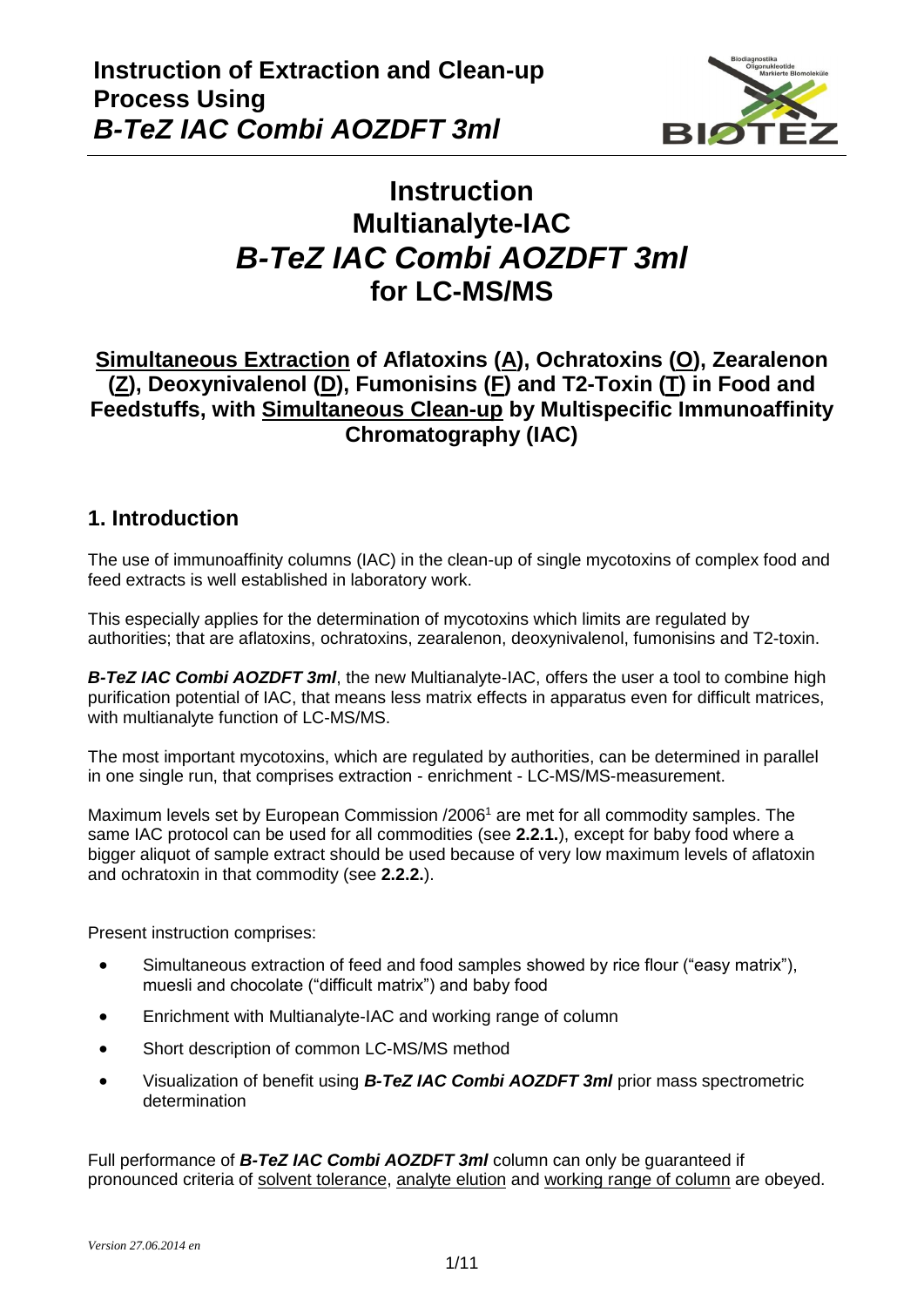

# **2. Procedure**

## **2.1. Extraction**

### 2.1.1. Example of "easy" matrix:

5g of rice flour, well homogenized by *Grindomix 200* mill, are extracted with 40ml of methanol/acetonitrile/water (25/25/50, v/v/v) by shaking (e.g. horizontal shaker *HS 501 D of IKA company*).

#### 2.1.2. Example of "difficult" matrix:

For muesli same extraction procedure as for rice flour can be applied.

### 2.1.3. Example of baby food:

Baby food is currently being validated.

### **2.2. Enrichment**

Regarding manner of commodity, the enrichment procedure by IAC has to be splitted.

All commodities except baby food can be cleaned up by applying 0.1 gram equivalents extract per IAC (see 2.2.1).

Baby food should be processed with 1 gram equivalent (see 2.2.2) to enable accurate determination of very low maximum levels of aflatoxin and ochratoxin even by sensitive mass spectrometers.

2.2.1. Extracts of "easy" and "difficult" matrices:

0.8ml extract (see **2.1.1.**, **2.1.2.**, containing AOZDFT-quantity of 0.1g commodity) is diluted with 10ml PBS and placed on top the *B-TeZ IAC Combi AOZDFT* column in an appropriate reservoir.

The rate of flow through the affinity gel is 1 to 3ml/min. Be aware of major air bubbles that eventually reside inside the gel or between gel and luer outlet of the column that hinder consistent flow and the necessary exchange of matter.

If extraction and enrichment procedure is carried out with given quantities, resulting organic solvent content (= 2% acetonitrile and 2% methanol) in PBS diluted extract does not affect recovery performance of *B-TeZ IAC Combi AOZDFT* column.

If bigger extract volumes shall be analyzed per column, the volume of the diluting PBS should be appropriately enlarged to ensure resulting organic solvent contents of acetonitrile and methanol do not exceed 15% very much in the solution to be applied on the column.

2.2.2. Extracts of baby food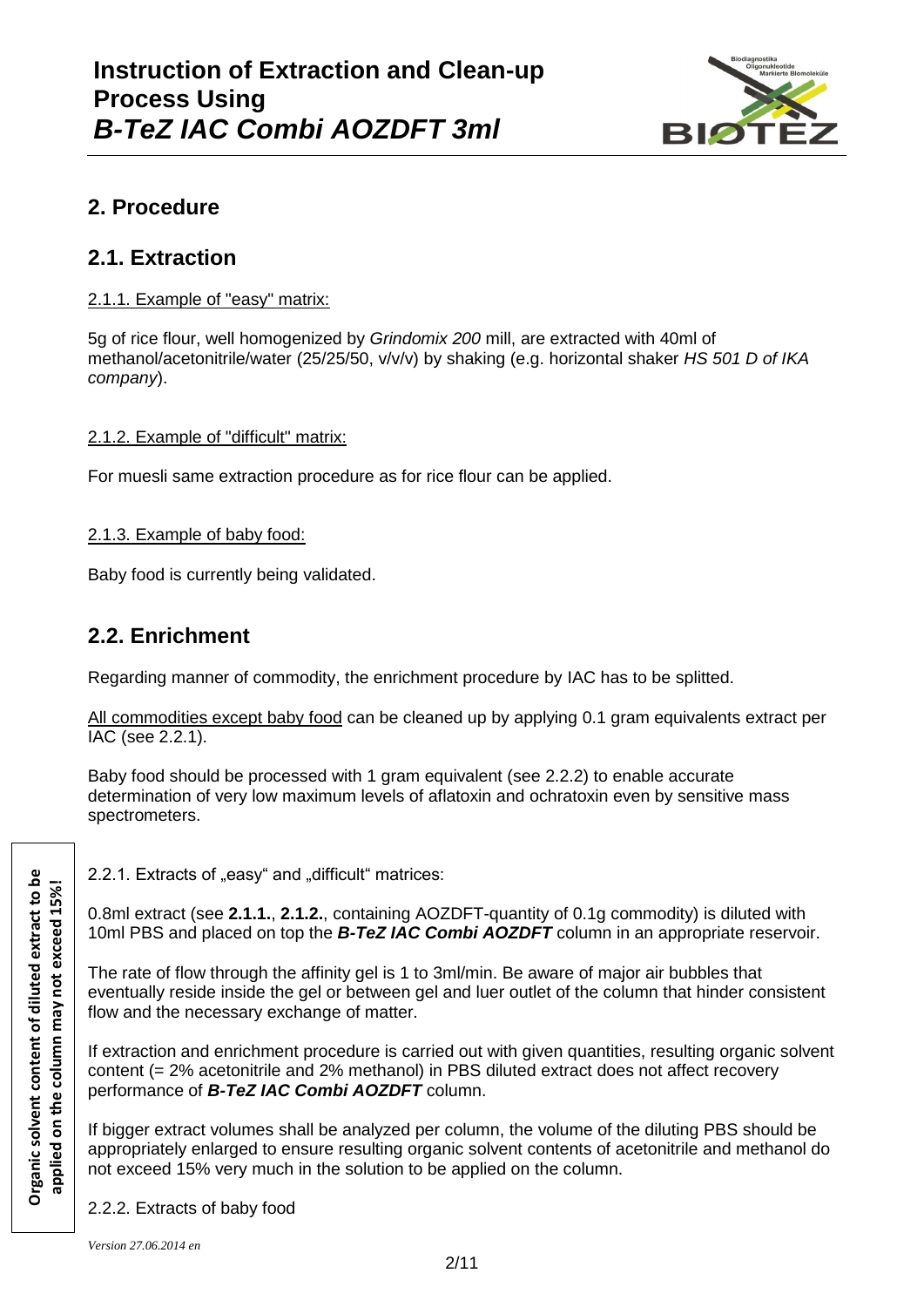# **Instruction of Extraction and Clean-up Process Using** *B-TeZ IAC Combi AOZDFT 3ml*



E.g. 8ml extract (see **2.1.3.**, containing AOZDFT-quantity of 1g commodity) is diluted with 20ml PBS and placed on top the **B-TeZ IAC Combi AOZDFT** column in an appropriate reservoir...

Extraction and enrichment procedure are currently being validated.

## **2.3. Wash**

After sample has passed the gel completely, the gel is washed by 5ml of water. After wash process is finished, remaining liquid residues in the gel are removed by applying either slight over- or underpressure.

# **2.4. Elution**

The sample reservoir on top of the *B-TeZ IAC Combi AOZDFT 3ml*-column is removed and an appropriate vial to collect elute is placed below affinity column. Bond mycotoxins (AOZDFT) are eluted by using 3 x 1ml of methanol/acetic aicd (98/2, v/v) mixture.

To ensure complete elution of analytes from the gel, following elution conditions should be obeyed:

- 1. Flow rate of elution solvent through column should not exceed 1 ml/min.
- 2. The elution solvent is applied in 3 portions:

First a volume of 1ml is applied on top of the gel; after shortly applying slight pressure, normally the column starts to elute by force of gravity.

When it has passed, the next portion of 1ml is applied, when half of the quantity has passed, elution is stopped and the elution solvent is allowed to go inside gel particles for 30 seconds.

After that the third portion is applied in the same manner like the second portion. Remaining liquid residues in the gel are removed by applying slight pressure.

Unified elution fractions are carefully evaporated to dryness by stream of nitrogen in heating block of 50°C temperature.

The residue is redissolved in 0.2ml of acetonitrile/0.1mM ammonium acetate buffer (30/70,  $v/v$ ) (= LC-eluent).

## **3. Column characteristics**

3.1. Specificity of *B-TeZ IAC Combi AOZDFT 3ml* -column

**A**flatoxins (AFL) (= AFB1, AFB2, AFG1 und AFG2), **O**chratoxin (OTA), **Z**earalenon (ZON), **D**eoxynivalenol (DON), **F**umonisins (FUM) (= FB1, FB2), **T**2-Toxin (T2, HT2).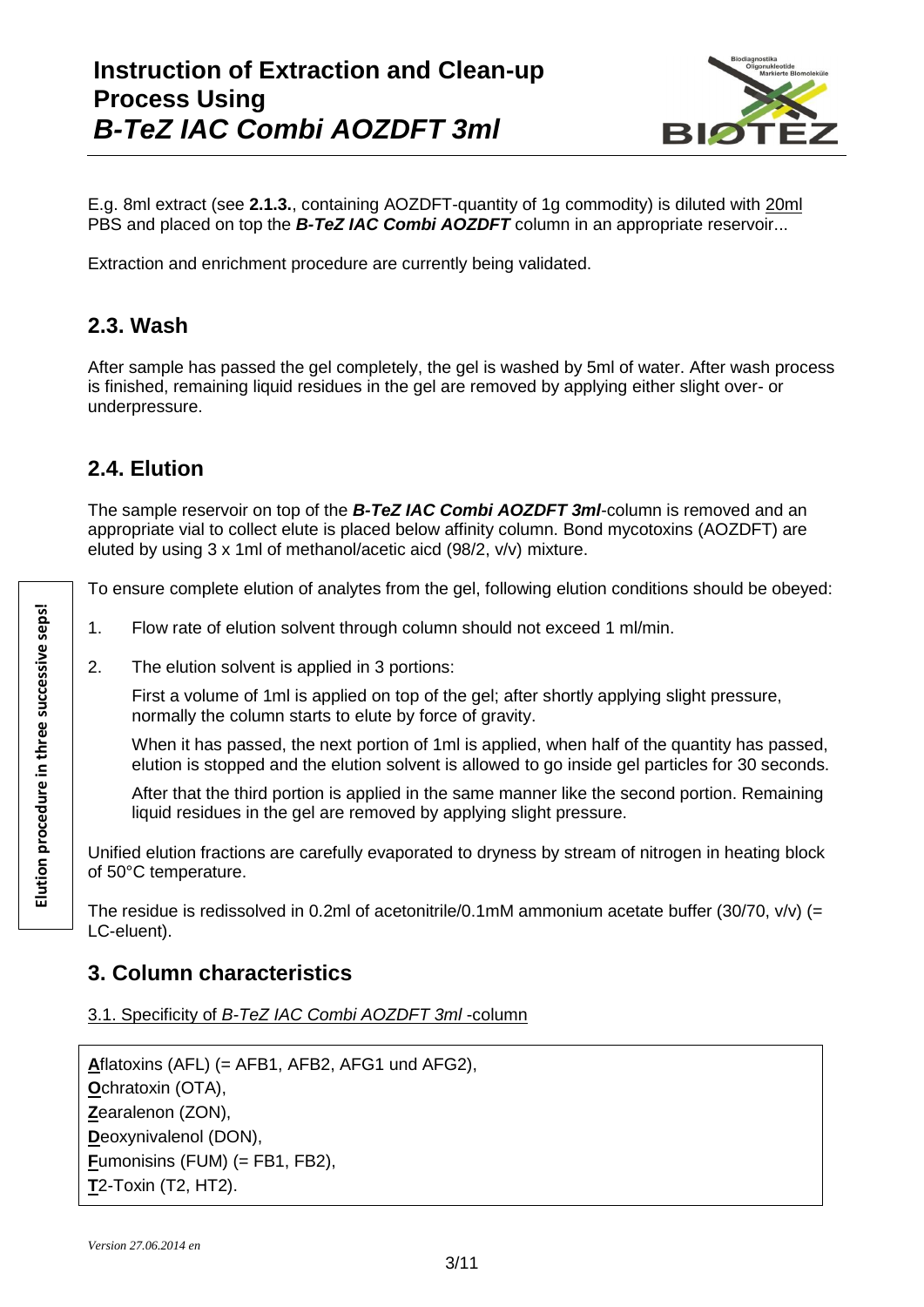

#### 3.2. Working range of *B-TeZ IAC Combi AOZDFT 3ml* -column

**Within working range of column, recovery rates of 85-110%(a) of each mycotoxin given under 3.1. are valid.**

| <b>Mycotoxin</b>     | <b>Working Range IAC</b> | Commodity $(c)$             | <b>Regulated Limits<sup>(d)</sup></b> |
|----------------------|--------------------------|-----------------------------|---------------------------------------|
| Aflatoxine (AFL)     | $0.02^{(b)}$ - 3ng       | $(0.2 - 30 \mu g/kg)$       | $0.1^{(f)} - 15\mu g/kg^{(g)}$        |
| Ochratoxin (OTA)     | $0.02^{(b)}$ - 2ng       | $(0.2 - 20 \mu g/kg)$       | $0.5 - 10 \mu g/kg$                   |
| Zearalenon (ZON)     | $0.2^{(b)} - 20$ ng      | $(2 - 200 \mu g/kg)$        | $20 - 100$ µg/kg                      |
| Deoxynivalenol (DON) | $1^{(b)} - 350$ ng       | $(10 - 3500 \mu g/kg)$      | $200 - 1750 \mu g/kg$                 |
| Fumonisin (FUM)      | $0.2(b) - 400$ ng        | $(2 - 4000 \mu g/kg^{(e)})$ | $200 - 2000 \mu g/kg^{(e)}$           |
| T2-Toxin (T2, HT2)   | $0.2(b) - 400$ ng        | $(2 - 4000 \mu g/kg)$       | $50 - 1000$ µg/kg                     |

- (a) Recovery rates are guaranteed as long as solvent contents in PBS diluted extract do not exceed 10% methanol and 5% acetonitrile.
- (b) Minimum limit of working range even in this sub nanogram dimension is only determined by sensitivity of detection system, not by affinity of IAC. Given values are typical for a common LC-MS/MS apparatus. An example is given below (see **4.2.**).
- $\langle c \rangle$  Ranges of commodities contents in brackets which can be determined if 1/10 gram equivalents of extract are analyzed per column.
- $<sup>(d)</sup>$  Ranges of maximum levels according authority regulation.</sup>
- (e) Sum of fumonisins B1 und B2.
- $(6)$  Only for aflatoxin B1; remaining aflatoxins have higher maximum levels.
- (g) Sum of aflatoxins B1, B2, G1 und G2

| <b>Mycotoxin</b>     | <b>Column Capacity</b> |  |
|----------------------|------------------------|--|
| Aflatoxins (AFL)     | 500 <sub>ng</sub>      |  |
| Ochratoxin (OTA)     | 3500ng                 |  |
| Zearalenon (ZON)     | 3400ng                 |  |
| Deoxynivalenol (DON) | 2500 <sub>ng</sub>     |  |
| Fumonisins (FUM)     | 6000ng                 |  |
| $T2-Toxin (T2, HT2)$ | 5100 <sub>ng</sub>     |  |

#### 3.3. Column Capacities<sup>(h)</sup> of *B-TeZ IAC Combi AOZDFT 3ml* –column

(h) An excess of aflatoxins (AFL), ochratoxin A, zearalenon, deoxynivalenol, fumonisins (FUM) and T2-Toxin, thus, 5µg each of AFL, OTA, ZON and DON and 10µg each of FUM und T2 in 2ml PBS is incubated with the column for 5 minutes. After that the column is washed with 2ml PBS. The fraction containing the unbond analytes is analyzed. The difference between spiked quantity of analytes and non bonded analytes equals maximum column capacity.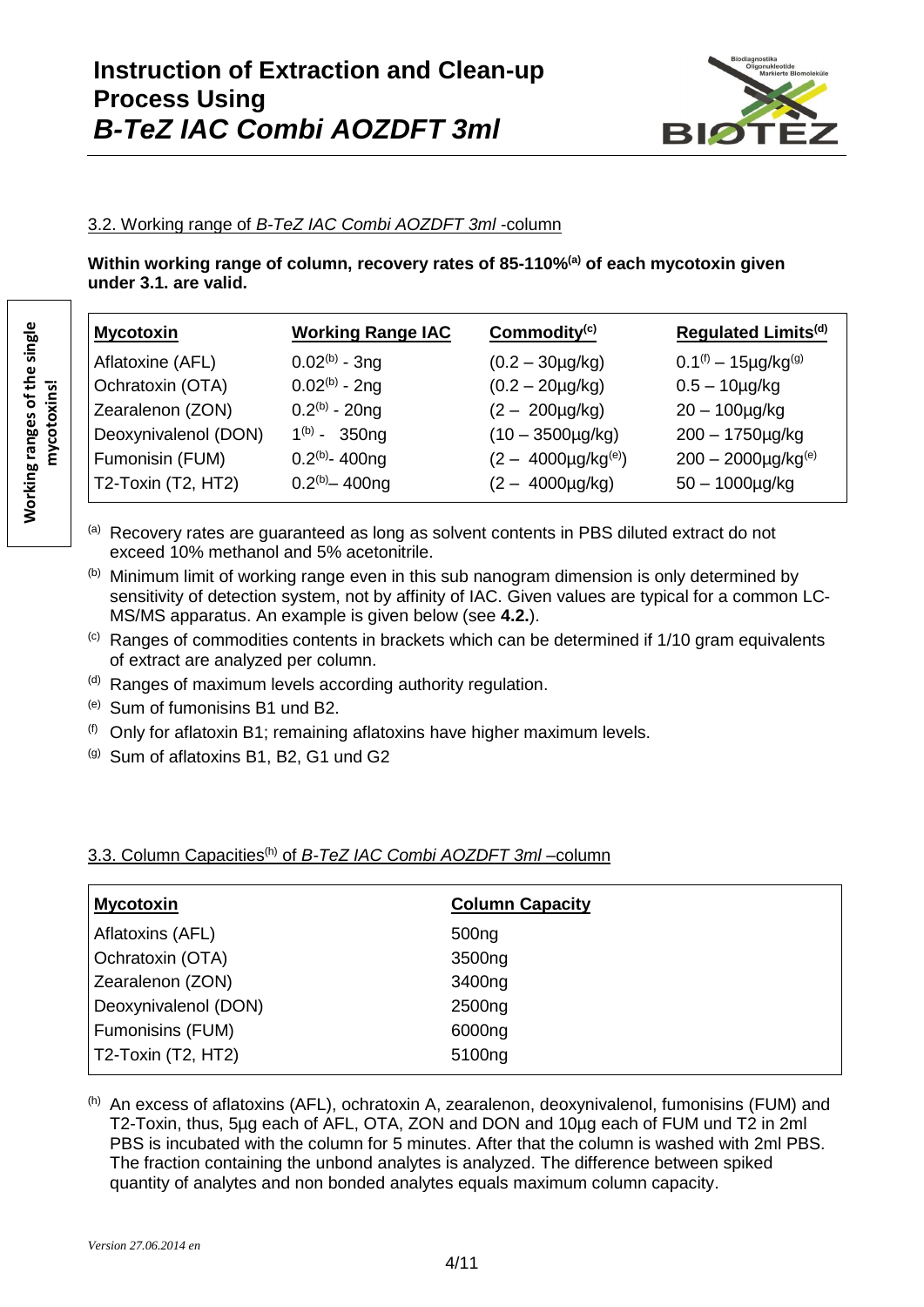

| <b>Mycotoxin</b>         | <b>Crossreactivity</b> |
|--------------------------|------------------------|
| Aflatoxin B1             | 100%                   |
| Aflatoxin B2             | 86%                    |
| <b>Aflatoxin G1</b>      | 101%                   |
| <b>Aflatoxin G2</b>      | 82%                    |
| <b>Aflatoxin M1</b>      | 81%                    |
| Ochratoxin A             | 100%                   |
| Ochratoxin B             | 103%                   |
| Zearalenon               | 100%                   |
| $\alpha$ -Zearalanol     | 99%                    |
| β-Zearalanol             | 94%                    |
| $\alpha$ -Zearalenol     | 97%                    |
| β-Zearalenol             | 86%                    |
| <b>Deoxynivalenol</b>    | 100%                   |
| Nivalenol                | 31%                    |
| 15-Acetyl-deoxynivalenol | 33%                    |
| 3-Acetyl-deoxynivalenol  | $< 1\%$                |
| Fumonisin B1             | 100%                   |
| Fumonisin B2             | 103%                   |
| T2-Toxin                 | 100%                   |
| HT <sub>2</sub>          | 118%                   |

#### 3.4. Crossreactivities(i) of *B-TeZ IAC Combi AOZDFT 3ml* -column

 $<sup>(i)</sup>$  Relative recovery rates, when having the half of the bonding sites occupied. Thus, a half-</sup> saturating quantity of species of each mycotoxin group (=  $\frac{1}{2}$  \* column capacities) is analyzed per column.

# **4. LC-MS/MS Method**

#### *Examples of method and apparatus are given. Both might serve as comparison.*

#### 4.1. LC conditions

HPLC-device: Agilent 1200 Series with binary pump, Column: Macherey-Nagel EC 150/3 Nucleodur Sphinx RP, 3µm, Length: 150 mm, ID: 3 mm.

**Modul 1 (Aflatoxins, Ochratoxin A, Fumonisins):** Mobile phase A: 0.1mM ammonium acetate / acetonitrile / acetic acid (84.9%/15%/0.1% v/v/v); mobile phase B: acetonitrile; gradient: 0min A 100%; 1min A 100%; 24min A 37.5%; 25min A 100%; flow rate: 0.4ml/min; time of analysis: 32min; injector volume: 100, 25 or 1µl, depending on which section (low/middle/high) of working range of IAC (see **3.2.**) is going to be measured.

**Modul 2 (ZON, DON, HT-2, T-2):** Mobile phase A: 0.1mM ammonium acetate / acetonitrile (80%/20% v/v); mobile phase B: acetonitrile; gradient: 0min A 100%; 1min A 100%; 24min A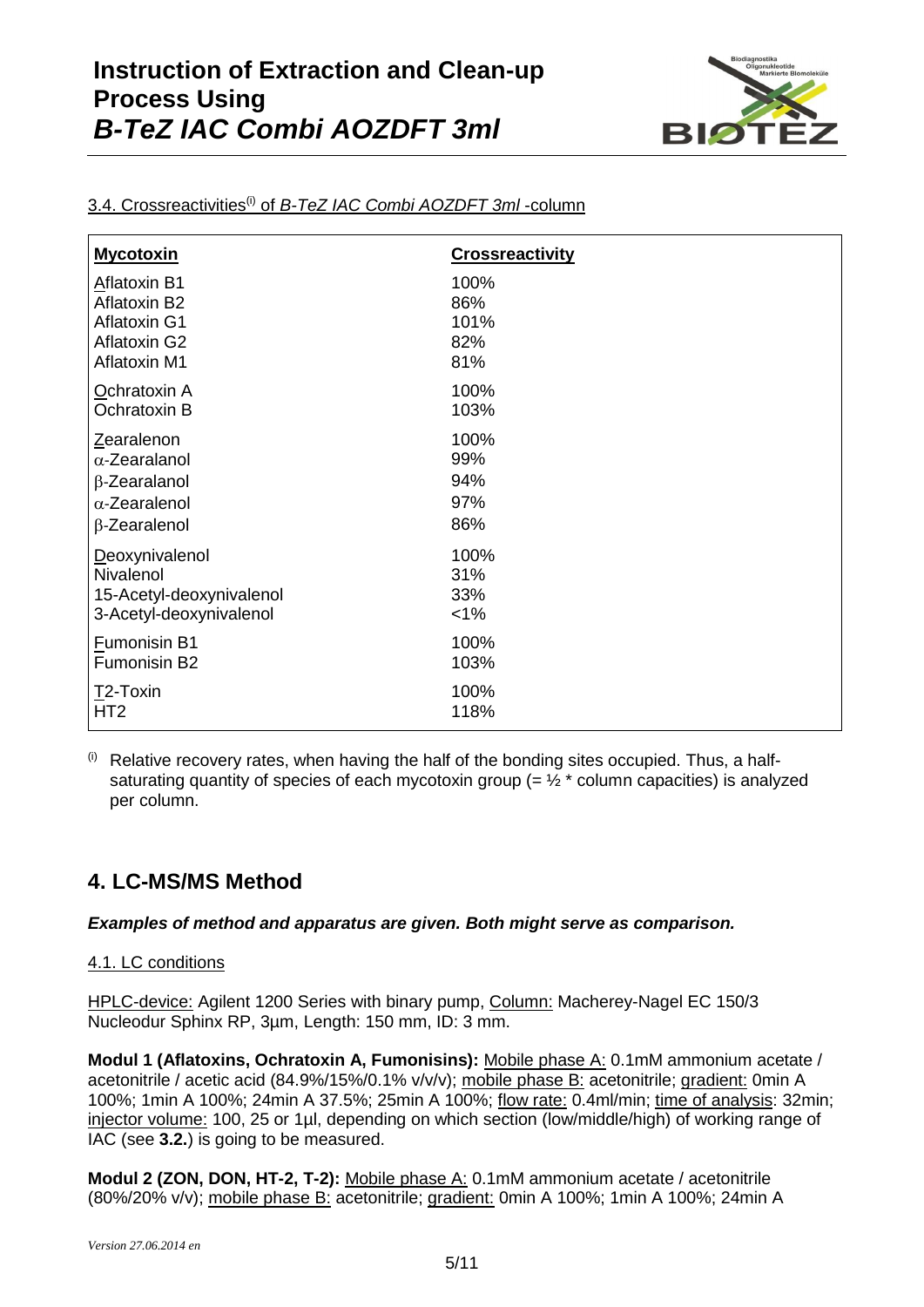

37.5%; 25min A 100%; flow rate: 0.4ml/min; time of analysis: 32min; injector volume: 100 or 10µl , depending on which section (low/middle/high) of working range of IAC (see **3.2.**) is going to be measured.

#### 4.2. MS/MS conditions

Apparatus: AB Sciex API 4000 LC-MS/MS system with electrospray (Turbo-V)-ionization (ESI).

#### Polarities:

Modul 1 (Aflatoxins, Ochratoxin A, Fumonisins): all ESI-(+). Modul 2 (DON, ZON, HT-2, T-2): DON/ZON: ESI-(-); HT-2/T-2: ESI-(+).

Linearity parameters of the AB Sciex API 4000 LC-MS/MS system

| <b>Mycotoxin</b>                                    | <b>SRM-Transition</b>                       |                                           | <b>Maximum Values</b>                                       | Linearity                  |
|-----------------------------------------------------|---------------------------------------------|-------------------------------------------|-------------------------------------------------------------|----------------------------|
|                                                     | <b>Quantifier</b>                           | <b>Qualifier</b>                          |                                                             |                            |
| <b>Aflatoxin B1</b><br>$[^{13}C_{17}]$ Aflatoxin B1 | 313,2/241,0<br>329,9/255,1                  | 313,2/213,4                               | $0,2-30 \mu g/kg$                                           | 0,9986                     |
| Aflatoxin B2<br><b>Aflatoxin G1</b><br>Aflatoxin G2 | 315,0/259,0<br>329, 1/243, 1<br>331,1/313,2 | 315,0/287,2<br>329,1/215,2<br>331,1/217,0 | $0,2-30 \mu g/kg$<br>$0,2-30 \mu g/kg$<br>$0,2-30 \mu g/kg$ | 0,9992<br>0,9994<br>0,9964 |
| Ochratoxin A<br>$[^{13}C_{20}]$ OTA                 | 404,0/239,0<br>409,0/239,0                  | 404,0/221,0                               | $0,5-20 \mu g/kg$                                           | 0,9953                     |
| Zearalenon<br>$[13C_{18}]ZON$                       | 317,1/131,0<br>319,0/205,0                  | 317,1/175,0                               | $0,5-200 \mu g/kg$                                          | 0,9993                     |
| Deoxynivalenol<br>$[^{13}C_{15}]$ DON               | 355,0/265,0<br>370,4/279,1                  | 355,0/295,0                               | 10-3500 µg/kg                                               | 0,9993                     |
| Fumonisin B1<br>$[13C_{34}]$ FB1                    | 722,6/334,3<br>756,8/374,6                  | 722,6/352,3                               | $0,5 - 2000 \mu g/kg$                                       | 0,9998                     |
| Fumonisin B2<br>$[^{13}C_{34}]FB2$                  | 706,6/336,5<br>470,6/358,4                  | 706,6/318,3                               | $0,5 - 2000 \mu g/kg$                                       | 0,9983                     |
| T2-Toxin<br>$[^{13}C_{24}]T-2$                      | 484,2/215,2<br>508,4/229,2                  | 484,2/185,1                               | $0,5 - 2000$ µg/kg                                          | 0,9991                     |
| HT2-Toxin<br>$[^{13}C_{24}]$ HT-2                   | 442,3/263,2<br>508,4/229,2                  | 442,3/215,2                               | 2-2000 µg/kg                                                | 0,9997                     |

## **5. Benefit**

The advantage of using *B-TeZ IAC Combi AOZDFT 3ml* column prior to LC-MS/MS instead of using dispersive solid extraction (DSPE)<sup>2</sup> or even direct injection afore, is shown by the comparison of the corresponding Extracted Ion Chromatograms (EIC) (see **5.1.**).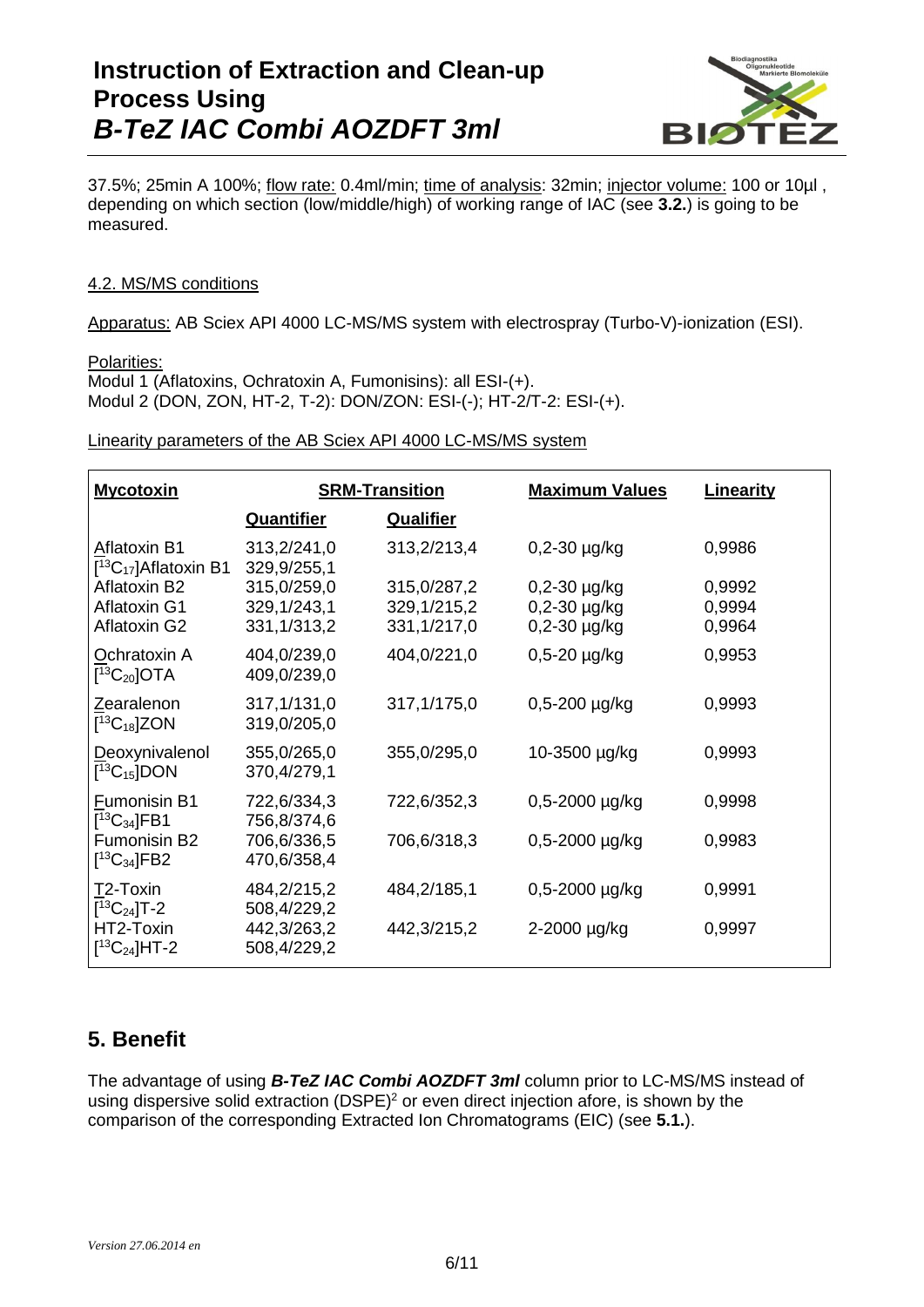# **Instruction of Extraction and Clean-up Process Using** *B-TeZ IAC Combi AOZDFT 3ml*



#### Please consider that DSPE or other SPE-methods are only able to retard certain groups of mycotoxins. **In contrast to that** *B-TeZ IAC Combi AOZDFT 3ml* **column retards all 11 mycotoxins in one run!**

Following figures show Quantifier-Extracted Ion Chromatograms of standard, IAC purified extract, DSPE extract and raw extract in the example of muesli measured by AB Sciex API 4000 apparatus.

#### 5.1. Quantifier- Extracted Ion Chromatograms (EIC´s) of Aflatoxin B1, Ochratoxin A, DON and HT2 (Selection) depending on method of purification prior to LC-MS/MS

### **Aflatoxin B1**

#### **Standard**



*S/N: ca. 15:1*

#### Muesli IAC cleaned up extract







*S/N: ca. 4:1*

### **Ochratoxin A**

### **Standard**





#### Muesli IAC cleaned up extract



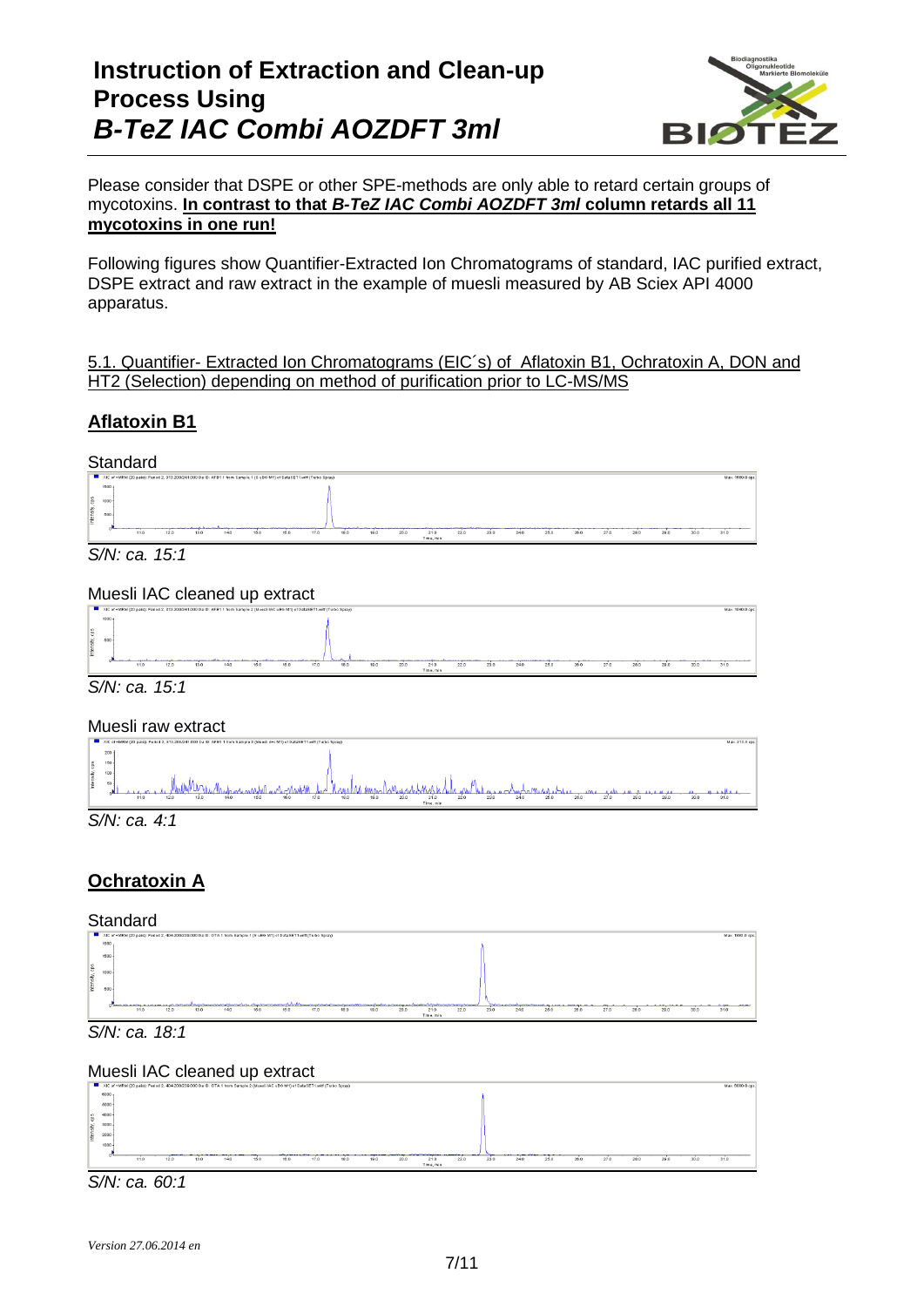# **Instruction of Extraction and Clean-up Process Using** *B-TeZ IAC Combi AOZDFT 3ml*



#### Muesli raw extract



*S/N: ca. 6:1*

### **Deoxynivalenol**

### **Standard**



*S/N: ca. 10:1*

### Muesli IAC cleaned up extract



*S/N: ca. 8:1*

### Müsli DSPE cleaned up extract





### Muesli raw extract



*S/N: ca. 5:1*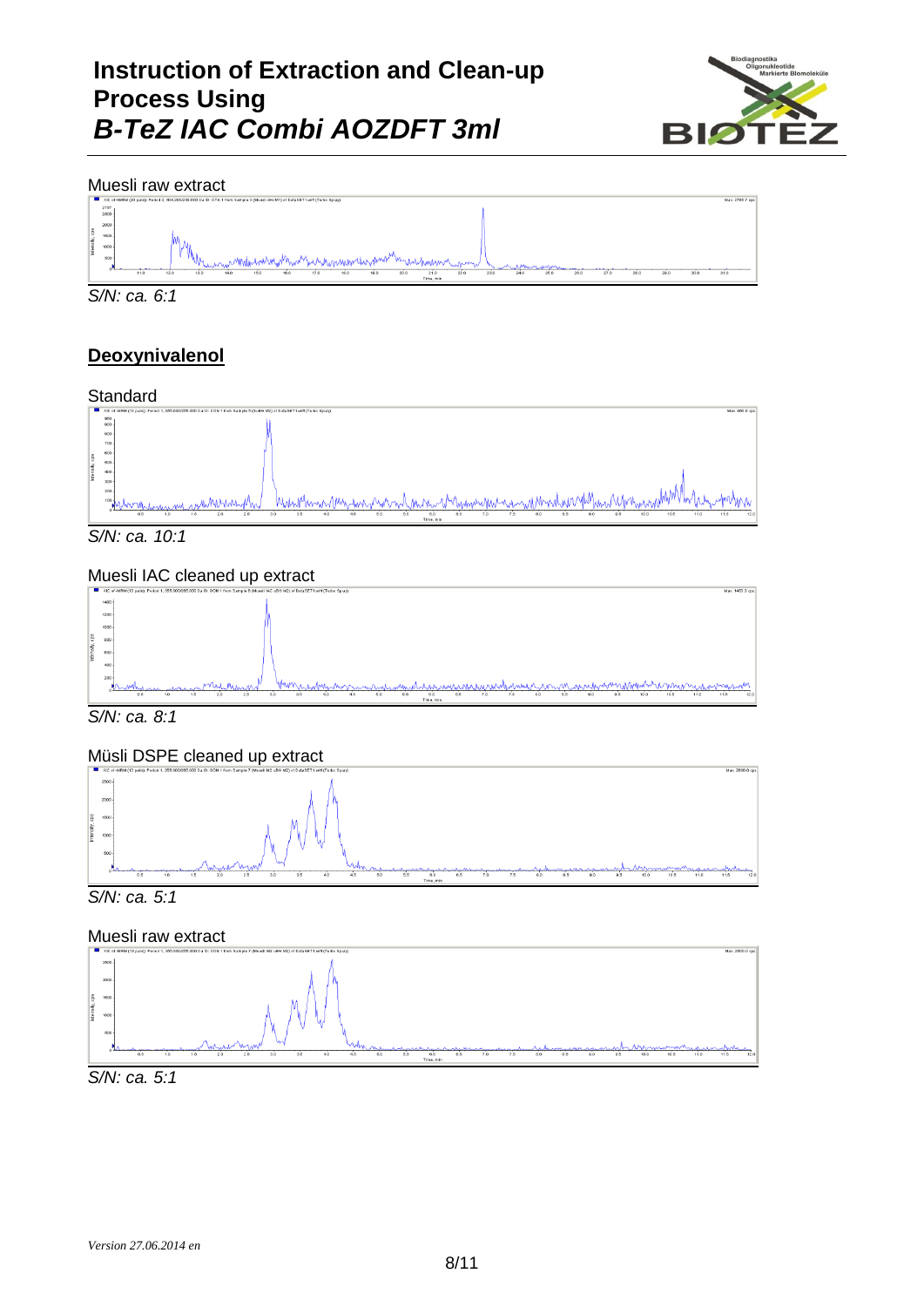

## **HT-2**

#### **Standard**



*S/N: ca. 20:1*

### Muesli IAC cleaned up extract



*S/N: ca. 10:1*

### Muesli DSPE cleaned up extract



#### Muesli raw extract



*S/N: ca. 3:1*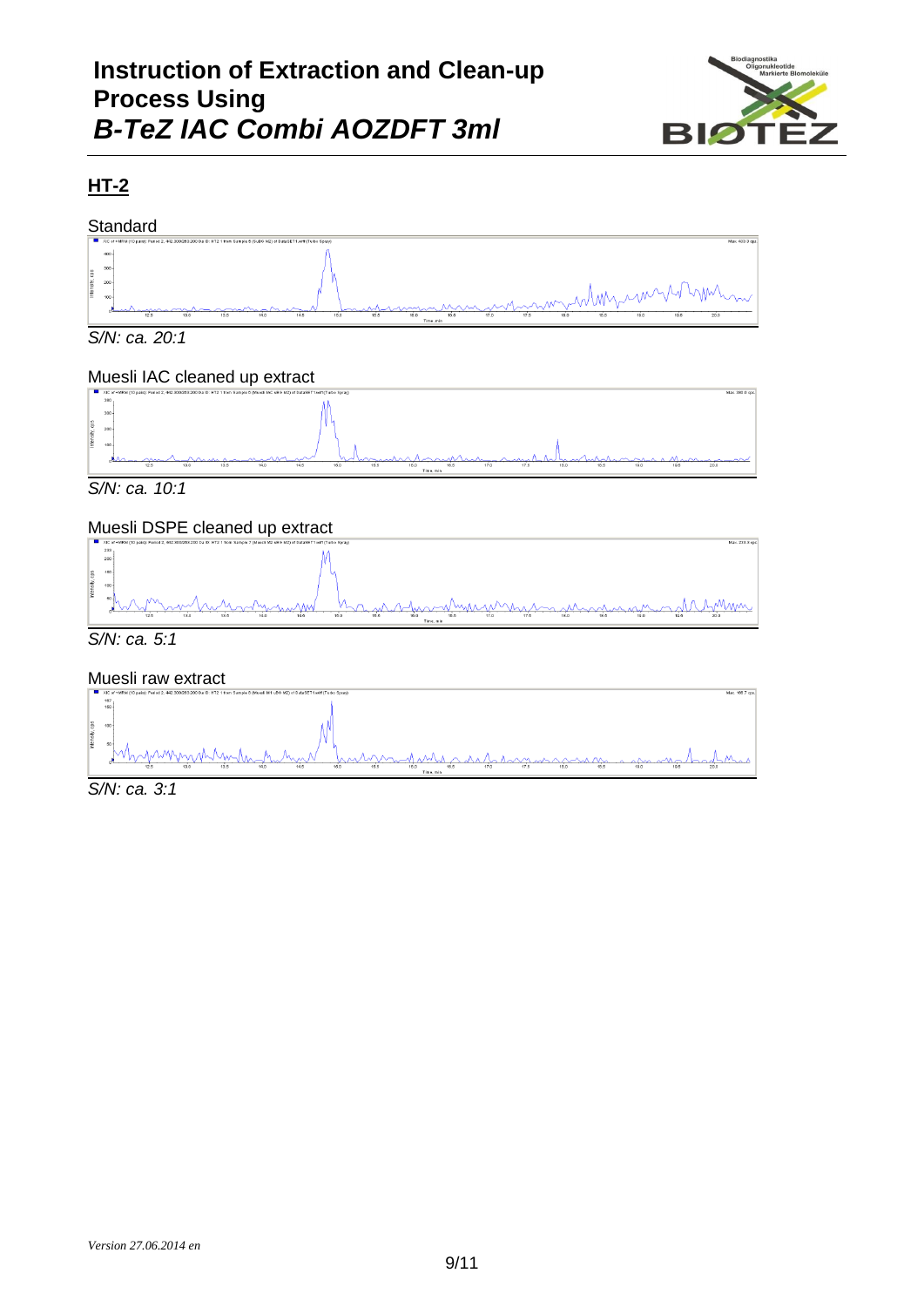

### **6. Material**

10mM PBS-Buffer, pH 7,4 (=PBS):

0,25 g KH<sub>2</sub>PO<sub>4</sub> 1,45 g  $K_2HPO_4$ 8,76 g NaCl

Dissolve salts in 1 L deionized water. If necessary, adjust pH at  $7,4$  ( $\pm$  0.2) with 1M NaOH or 1M HCl

### Ammonium acetate-Buffer:

5mM ammonium acetate: Dissolve 0,385 g ammonium acetate in 1 L deionized water

0,1mM ammonium acetate: Dilute 20 mL 5mM ammonium acetate with deionized water to 1 L

### Elution Solvent:

Methanol/Acetic Acid (98/2, v/v): Mix 2 mL acetic acid and 98 mL methanol

### LC-Eluent:

Acetonitrile / 0,1mM ammonium acetate (30/70, v/v):

Mix 850mL 0,1mM ammonium acetate, 150mL acetonitrile (LC/MS-Grade) and 1mL acetic acid (LC/MS-Grade) and degas in ultrasonic bath

### Chemicals:

- 
- Acetic acid, LC/MS grade Sodium chloride
- Deionized water
- •Acetonitrile, LC/MS grade **Dipotassium hydrogen phosphate, >98** %
- •Methanol, LC/MS grade **Constructed Fouriers** •Potassium dihydrogen phosphate, >98 %
	-

Ammonium acetate, LC/MS grade

### Gas:

Nitrogen for the evaporation of IAC-eluates

### Consumables:

#### *B-TeZ IAC Combi AOZDFT 3ml* [BTCM326005]